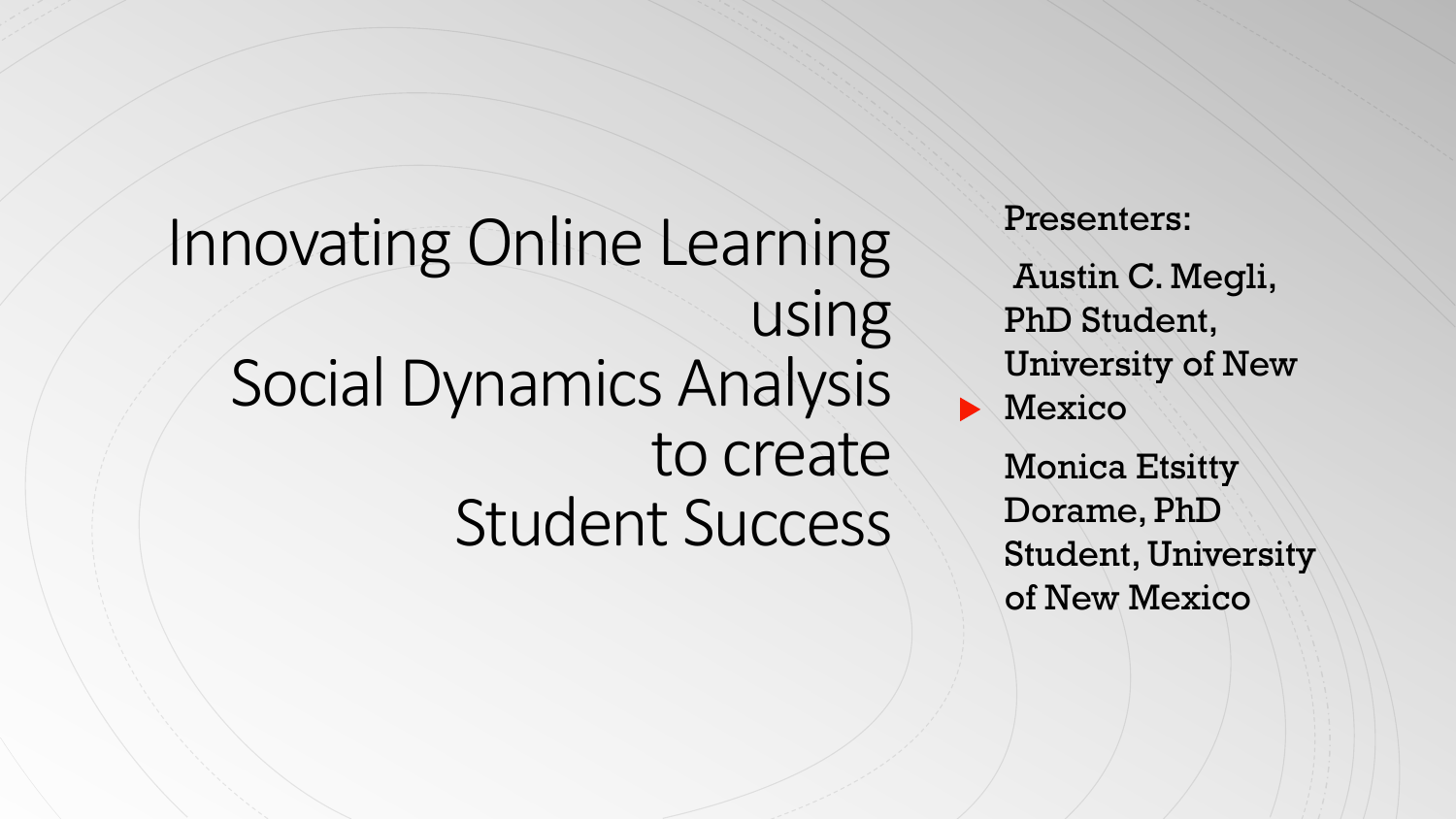#### Research Questions

1. Can a lexicon be constructed to assess social presence?

2. Do the five phases in the social construction of knowledge predict social presence?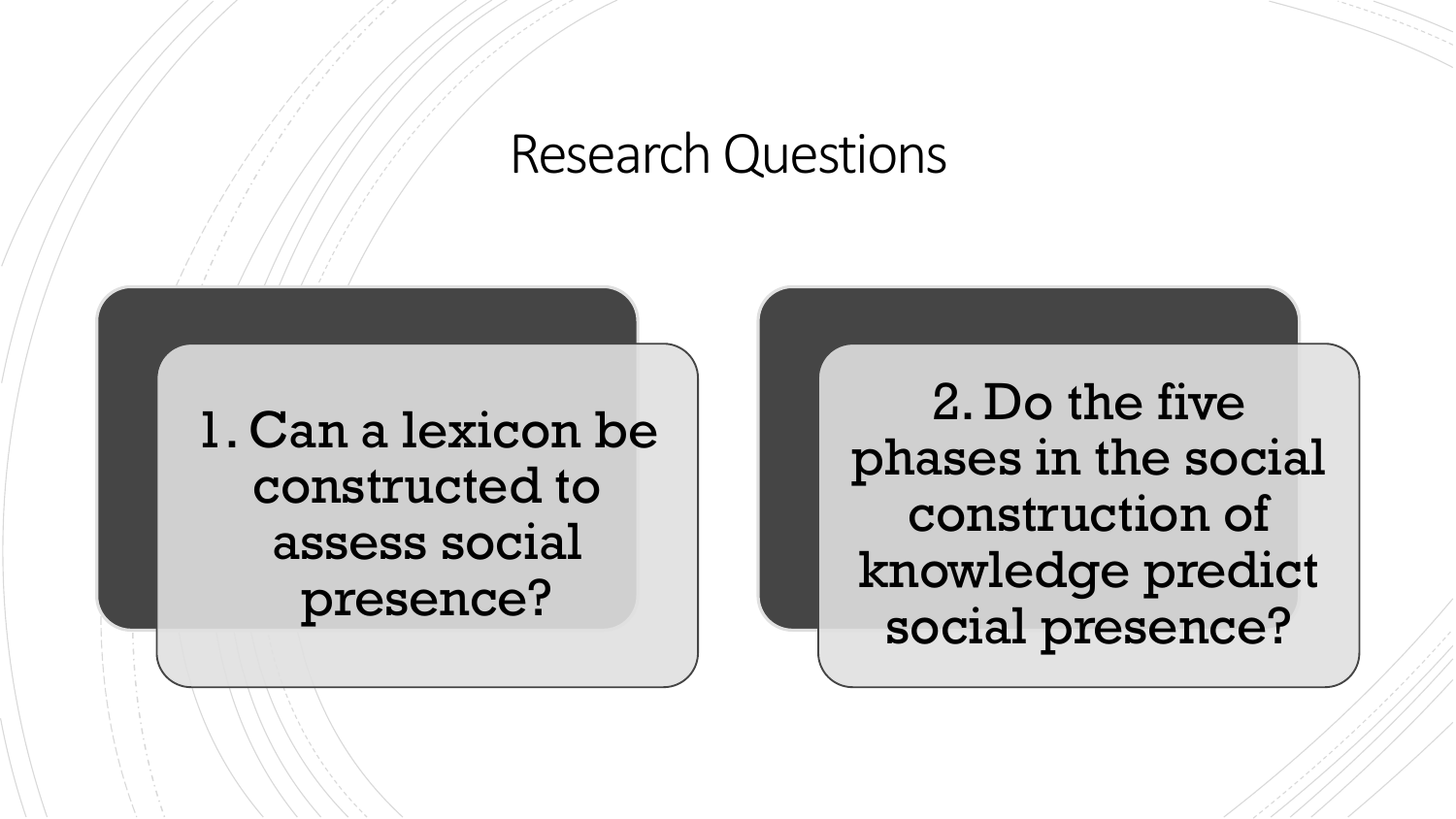# Hypothesis

1. A lexicon can be constructed to accurately assess social presence.

2a. All phases of IAM will be positively related to social presence.

2b. Higher phases of IAM will contribute more to social presence than lower phases.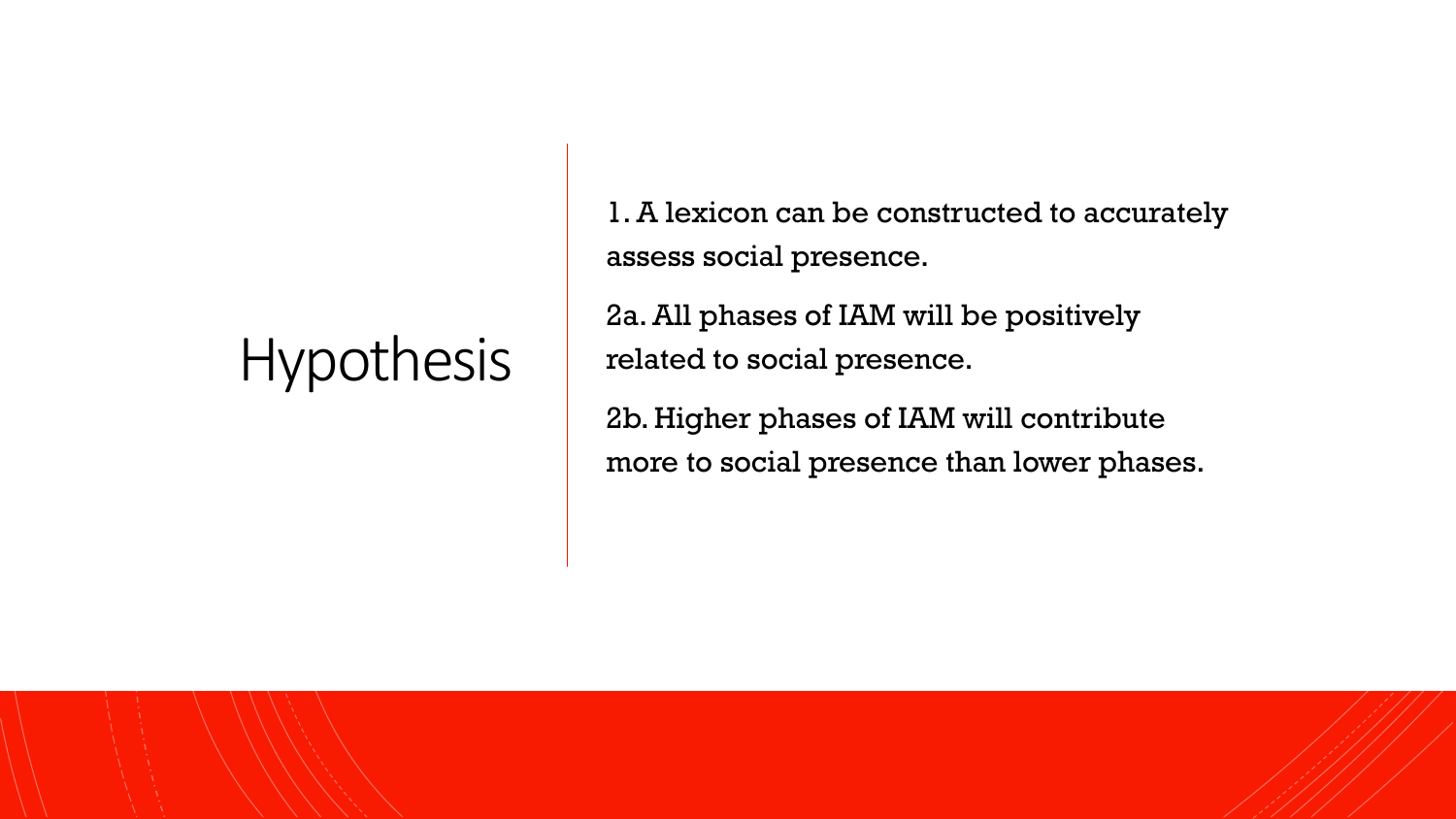## **Definitions**

- Interaction Analysis Model (IAM): A tool to analyze the phases of knowledge construction during discussions in virtual environments.
- Phases of Knowledge Construction in IAM: Phase I is sharing and comparing, Phase II is dissonance, Phase III is negotiation and co-construction, Phase IV is testing tentative constructions, and Phase V is the application of newly co-constructed knowledge.
- Social Construction of Knowledge: A collaborative process which produces new knowledge.
- Social Presence: The degree to which a person is perceived as a 'real person' in mediated communication.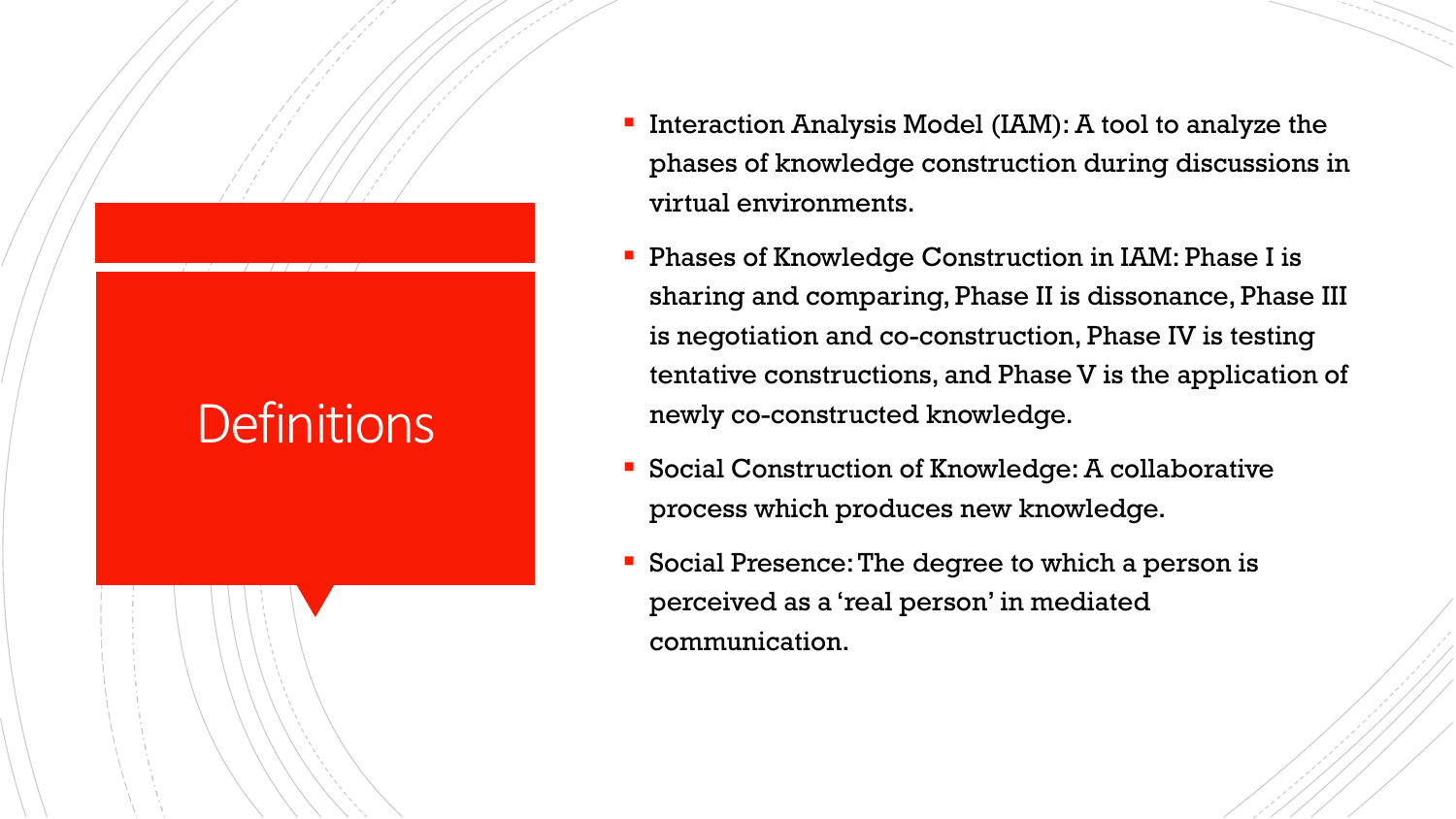#### **Methods**

*Subjects.* The data consisted of 123 postings from an online discussion board on the topic of culture.

*Apparatus.* A custom R script was used to generate all five IAM phase scores, and to generate a social presence score, for each of the 123 postings.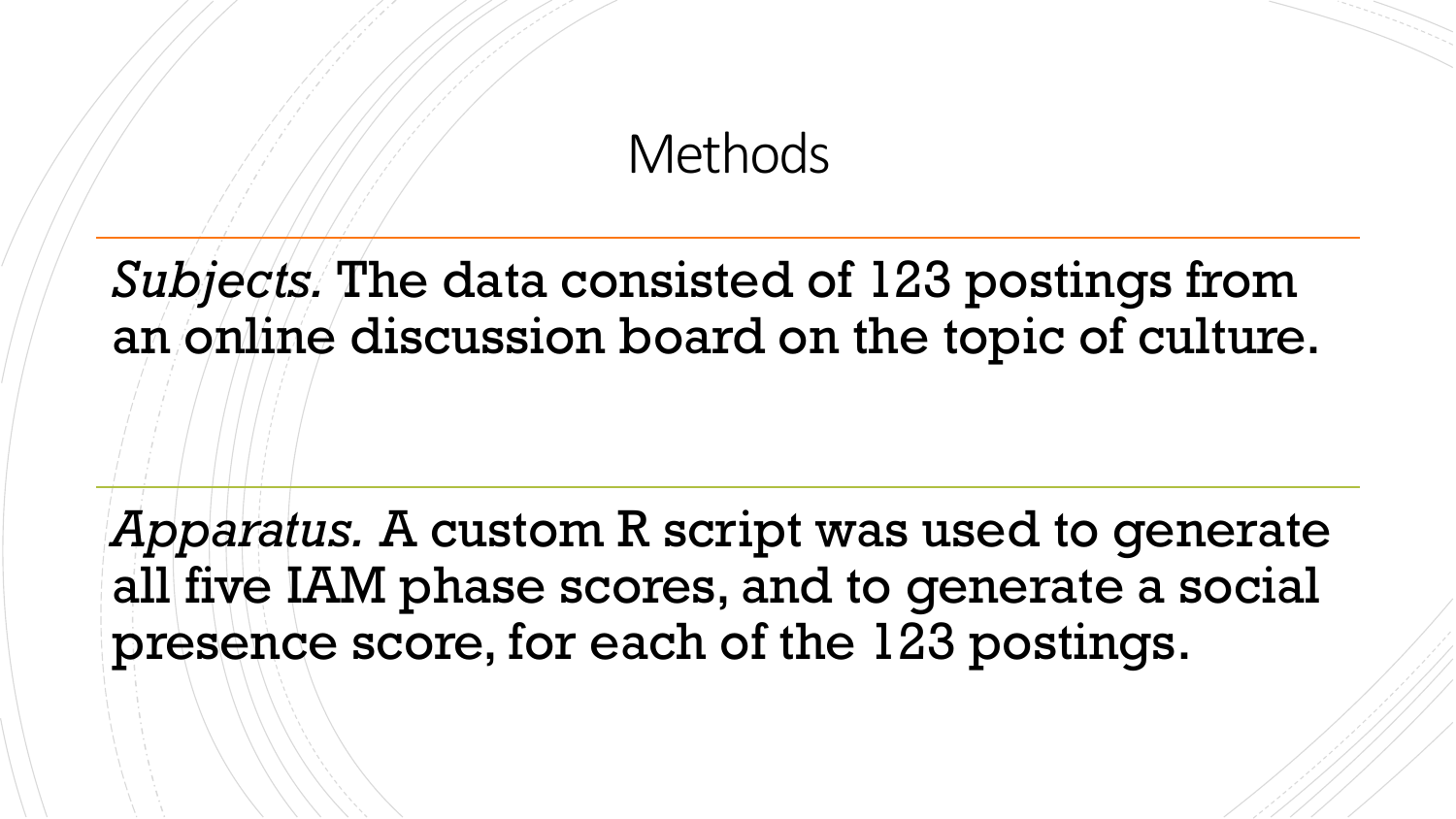Procedure: Steps for IAM Analysis & Social Presence Analysis

- Analyzed the data in order to obtain the counts of each IAM Phase along with the signaling words for each of the five phases.
- **Compiled the Social Presence lexicon.**
- **Data was cleaned to remove all punctuation.**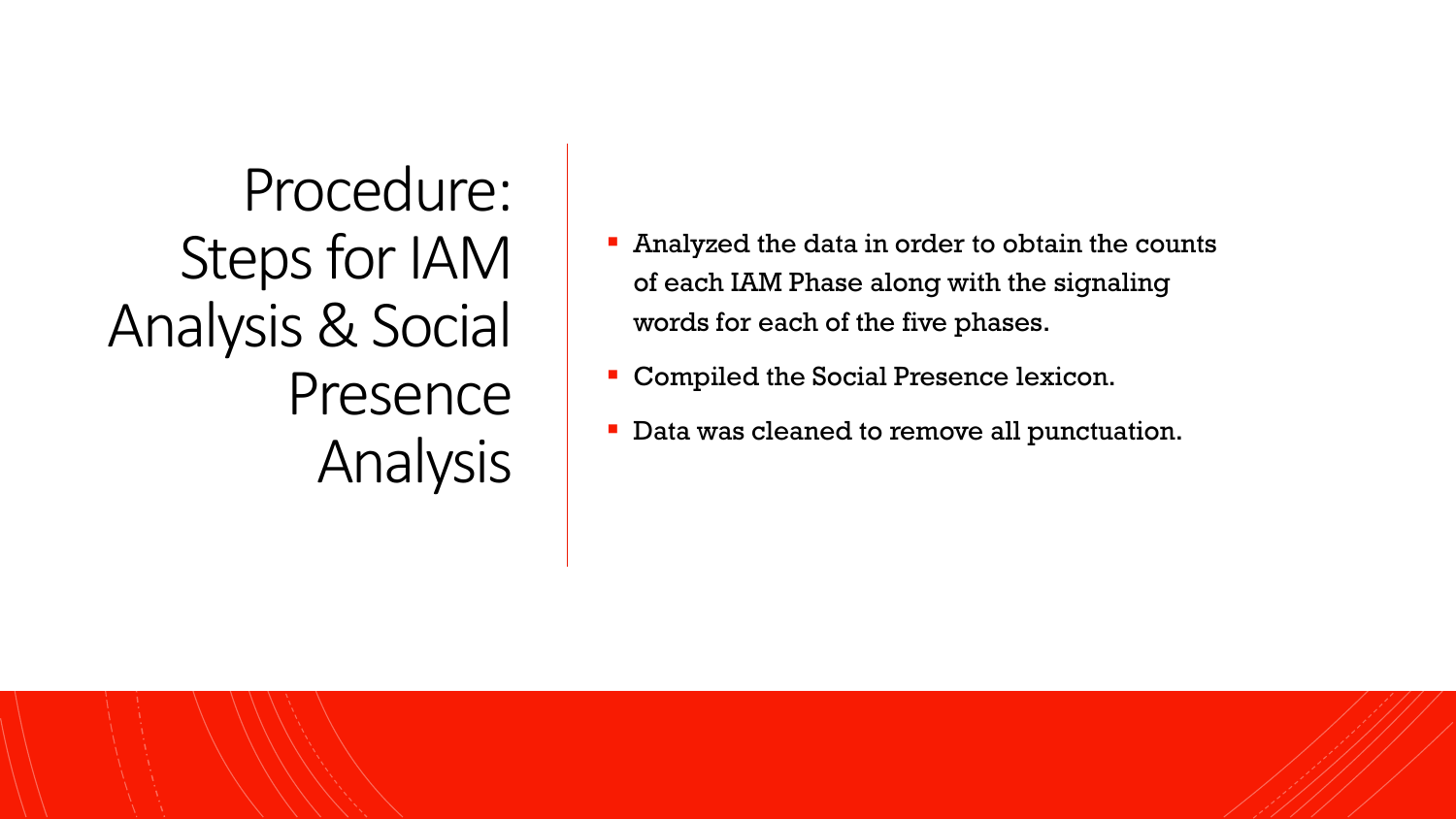

#### Results

 A multiple regression was run to predict social presence (cpSP) based on the five phases of IAM (cpI, cpII, cpIII, cpIV, cpV).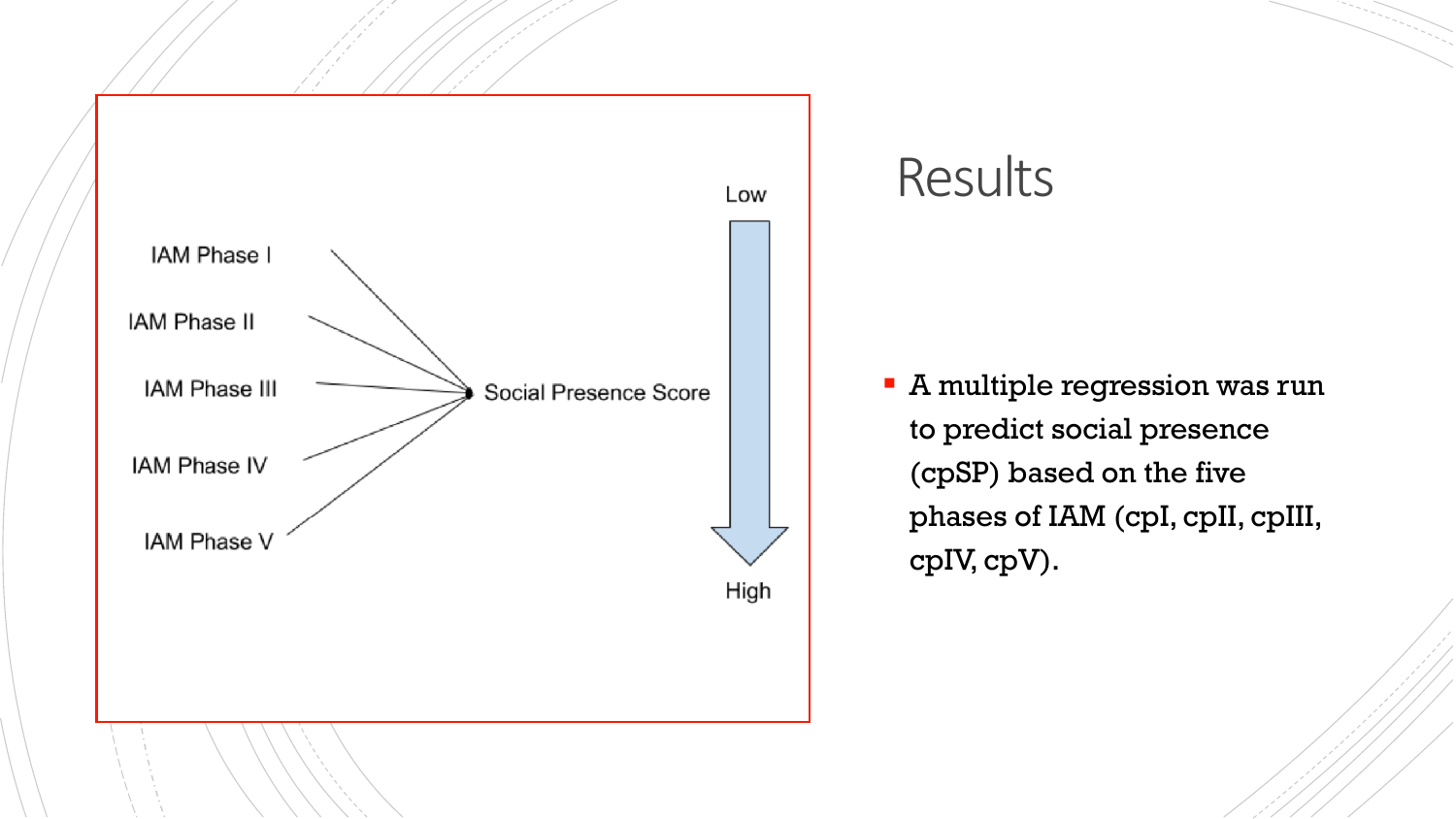# Multiple Regression Results

| Variable Name                     | B     | Signif. |
|-----------------------------------|-------|---------|
| (Constant)                        | 10.12 | ***     |
| Phase 1 Score (cpI)               | 0.92  | ***     |
| Phase 2 Score (cpII)              | 2.61  | ***     |
| Phase 3 Score (cpIII)             | 0.29  |         |
| Phase 4 Score (cpIV)              | 3.06  | **      |
| Phase 5 Score (cpV)               | 2.75  | ***     |
| ***: $p < 0.001$ , **: $p < 0.01$ |       |         |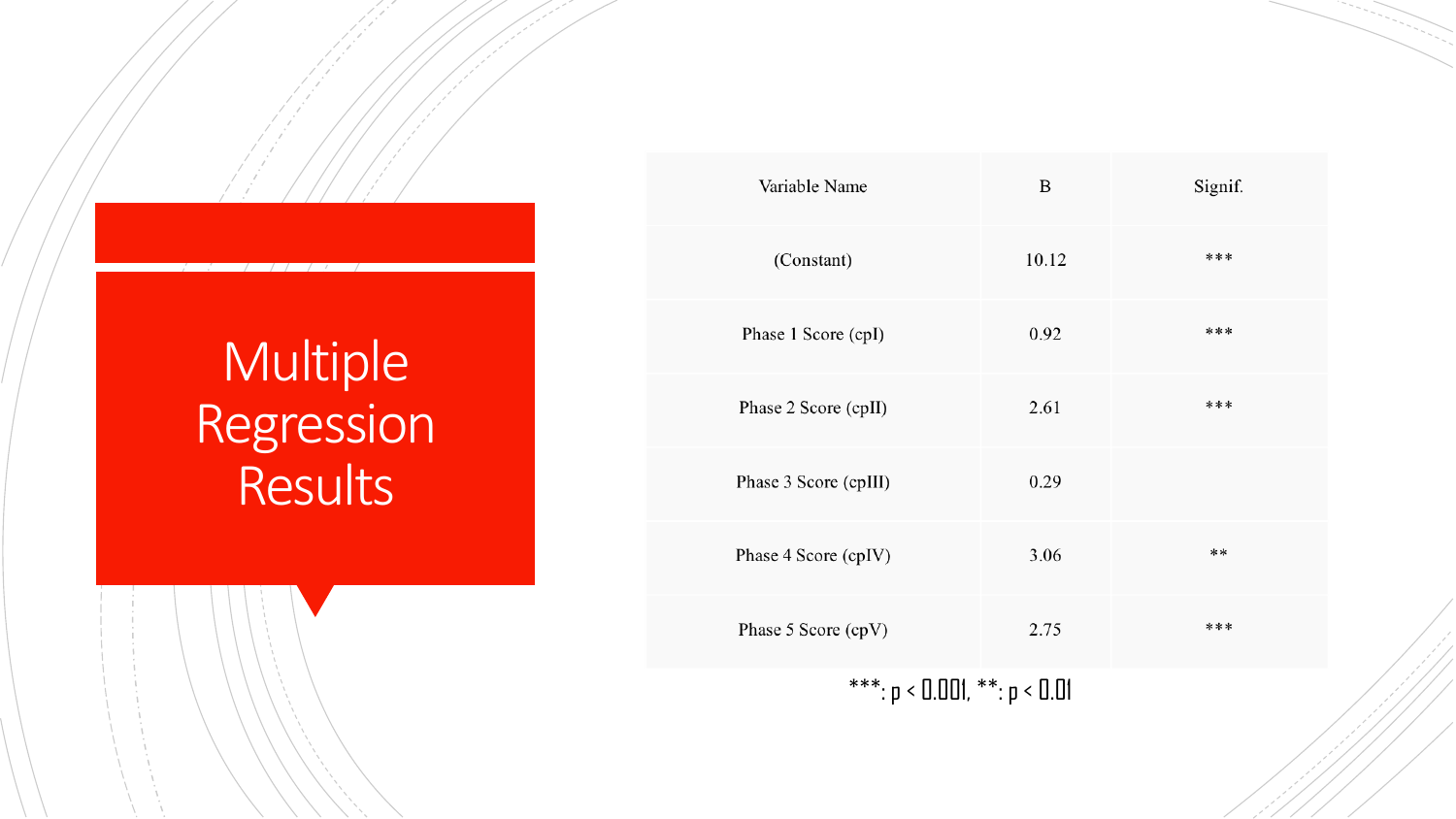## **Limitations**

Analyzed higher education discussion board transcripts.

Has not been tested on informal communication discussions.

Does not identify misspelled words.

Lexicon is currently only in English.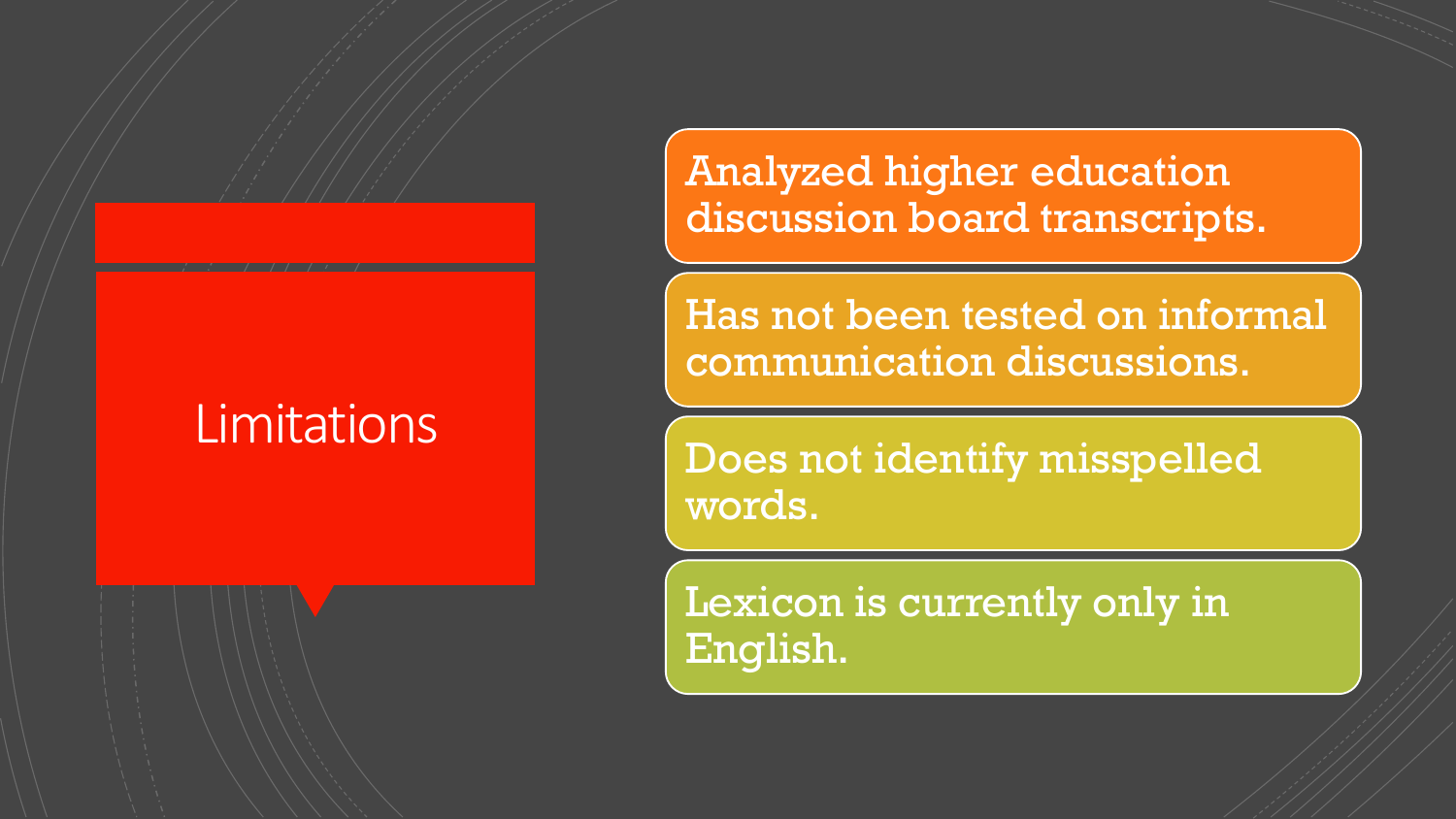# **Implications**

- **Social Presence Analysis can identify** discussions which reach higher levels of construction of knowledge.
- **An automated approach makes social presence** analysis more available to instructors which can help them to get a snapshot of their course.
- **Highlights the importance of teaching students** to utilize personable language in online discussion forums.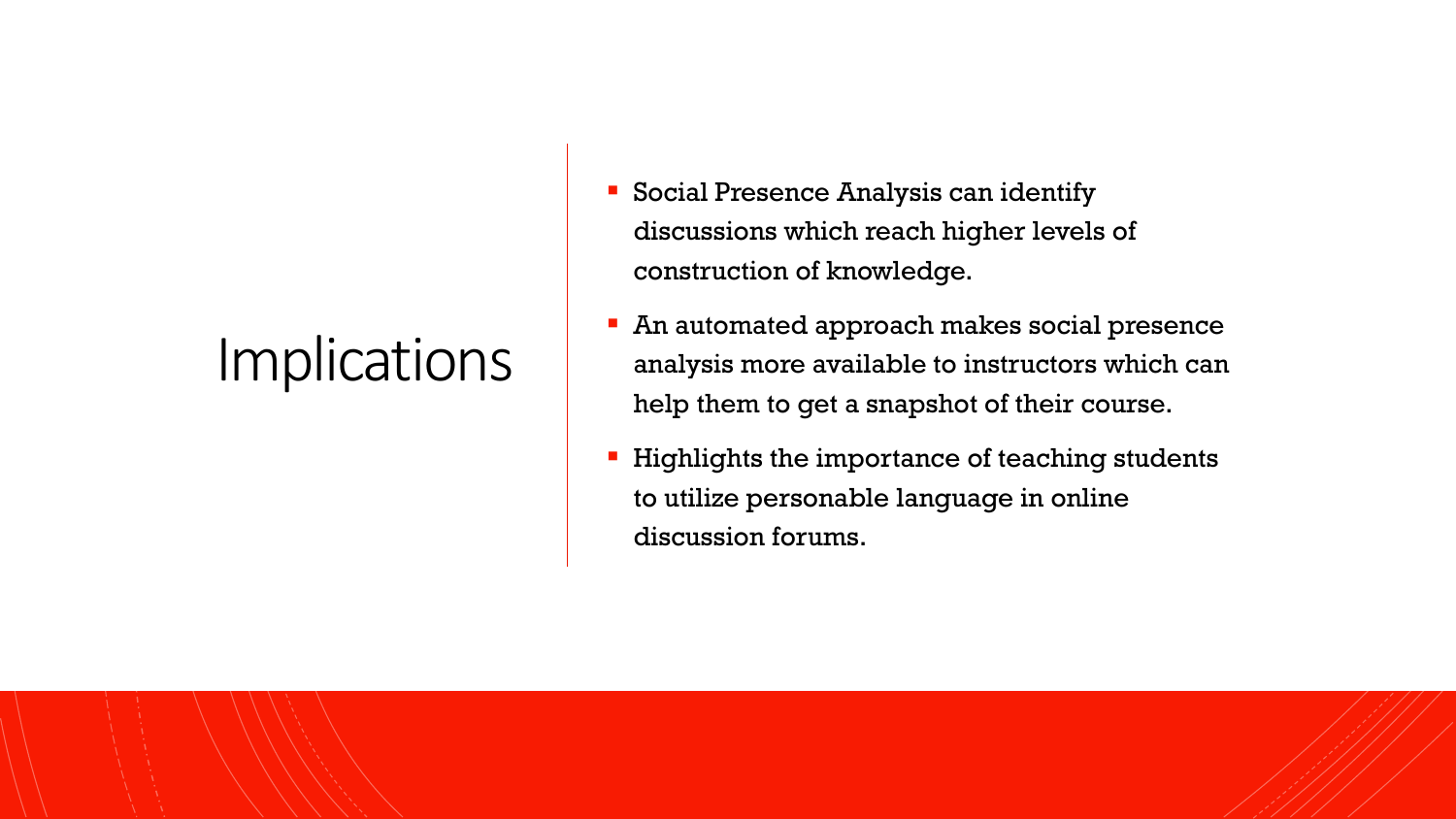### Future Research

Create a lexicon for the IAM coding process in order to save even more time when analyzing discussions.

Should account for colloquial language utilized in informal communications.

Determine a way to analyze misspelled words.

Translate lexicon into other languages.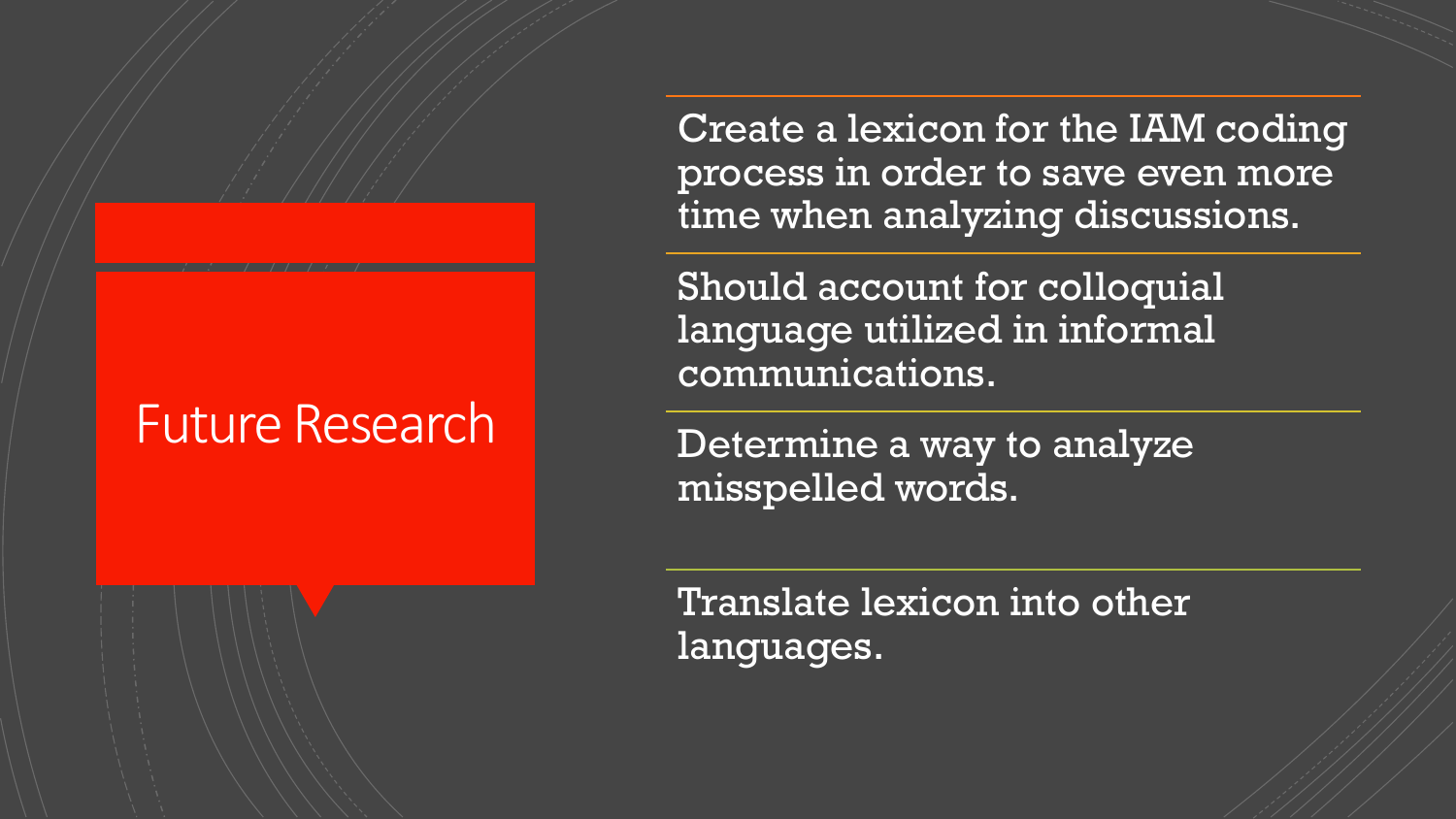# Conclusion

- $\blacksquare$  Hypothesis 1: The lexicon accurately assessed the social presence score in each post. Hypothesis 1 is supported.
- Hypothesis 2a: Significant positive relationships were found for all phases except phase III. Hypothesis 2a is partially supported.
- Hypothesis 2b: Phases IV and V's coefficients are greater than I and II. Hypothesis 2b is partially supported.